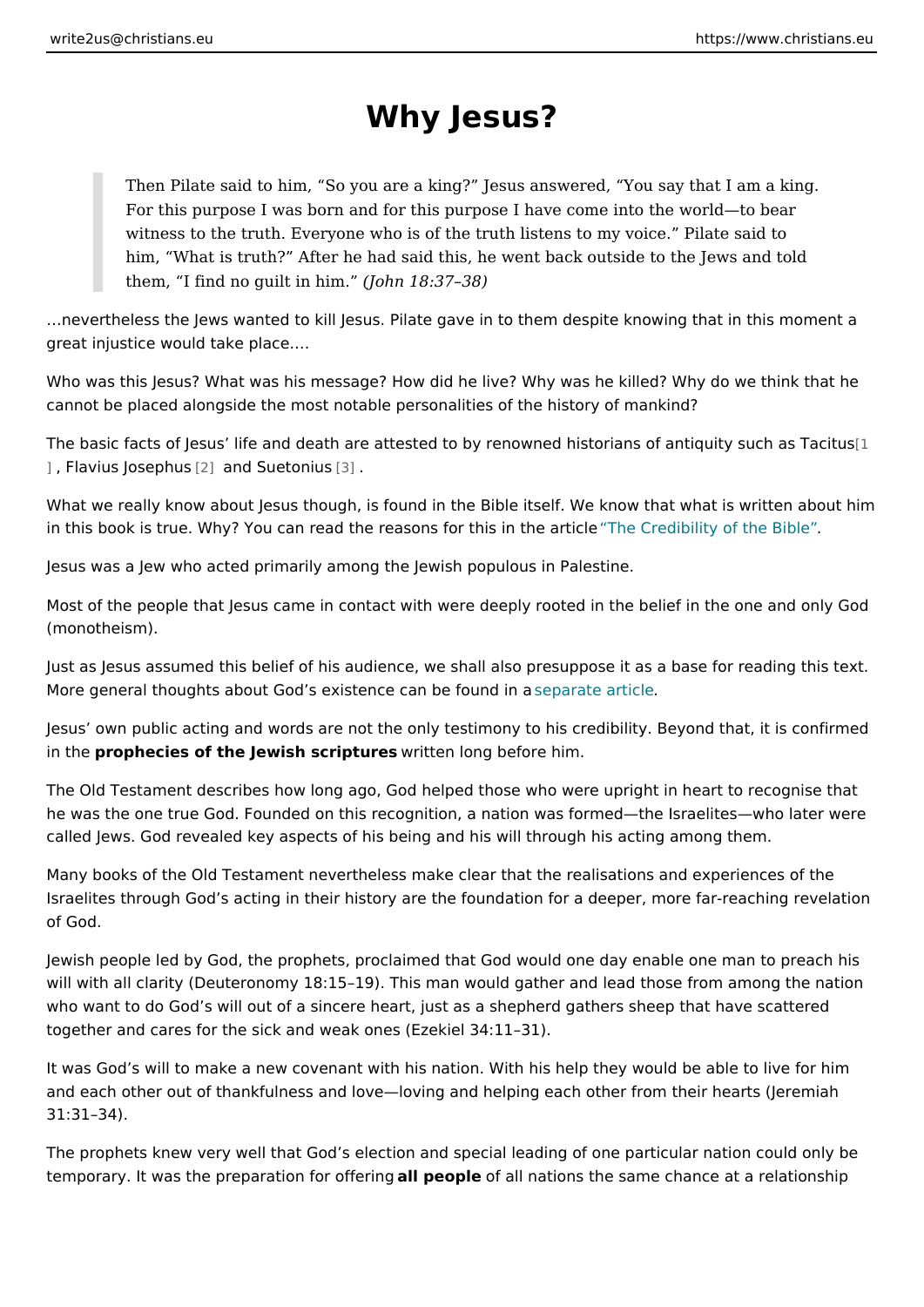with God. The prophet Isaiah prophesied that this chance would come through th servant of God (Isaiah 42:6, 49:5 6).

Throughout the course of his ministry, Jesus cle @lt dy Tsehsot we mende nthat e ftehree not eatshe Shepherd and Servanfoafn Gofdalfilment in (Humke 4:14 22; John 5:37 47; 10:1 30). M didn t accept Jesus because they were hoping for someone who would give them contrast to this, Jesus spoke of an inner freedom the freedom to love and do good whatever situation one faced, by the strength given through the union with God.

## Let us now look  $\det S$ us life and teachhing pecifically:

Jesus grew up at the turning point in history, in Palestine. We know very little a life. Luke (a doctor who wrote one of the four gospels after having done exact re happened) tells us of one brief incident when Jesus was twelve. Even at this age Jewish teachers with his interest and questions about faith and life with God. Fr know that Jesus was about 30 years old when he be[gan](#page-5-0) his public ministry.

Jesus said that heocean be sinners to repentance.

Everyone knows that there is so much suffering in the world because of loveless greed and egotism. Everyone who tries to be good tries to find a way out of this those close to them.

Jesus showed the way out very Eleecehrlogne of us should take a critical look at ours Creator, laid his standards, our conscience, within each of us. If we are ready to easy to know what is good and bad in our lives. If however, we act against this standard of God, then the standard of God, then this standard of God, then this standard of God, then this standard of God, then this standard standard becomes distorted even to the point that we call what is bad good, and in each of our lives: no one can claim to have always acted completely righteous selflessly to never have had bad thoughts towards others or to have been indiffe was different. He claimed that he always acted in love (in God s will):

And he who sent me is with me. He has not left me alone, for I always d are pleasing to  $(ho)$  him.  $8:29$ )

This meant that Jesus touched a sore spot, and clearly named the points where put standards. He did this so that people can live in love, unity and freedom togethe his day were especially hostile towards Jesus because of this. Even they, howev accuse him of in what he had preached:

But because I tell the truth, you do not believe me. Which one of you co If I tell the truth, why do you not believe me? Whoever is of God hears The reason why you do not hear them is that  $y \uplus d$  beheard  $\Phi$  of  $\mathcal F$   $\mathcal G$  od.

Jesus can correct the distorted standards of man, because he completely fulfille

Jesus message consists mostly of reminders of the values and virtues that lie h man s sin, that is, man s actions against the Creators principles for life. Man h soon as he has the readiness to do this, then he becomes aware of the damage and  $i$ about by sin. This damage and guilt is caused towards two parties. On the one h towards other people should be made up for, as far as it is possible. On the othe

2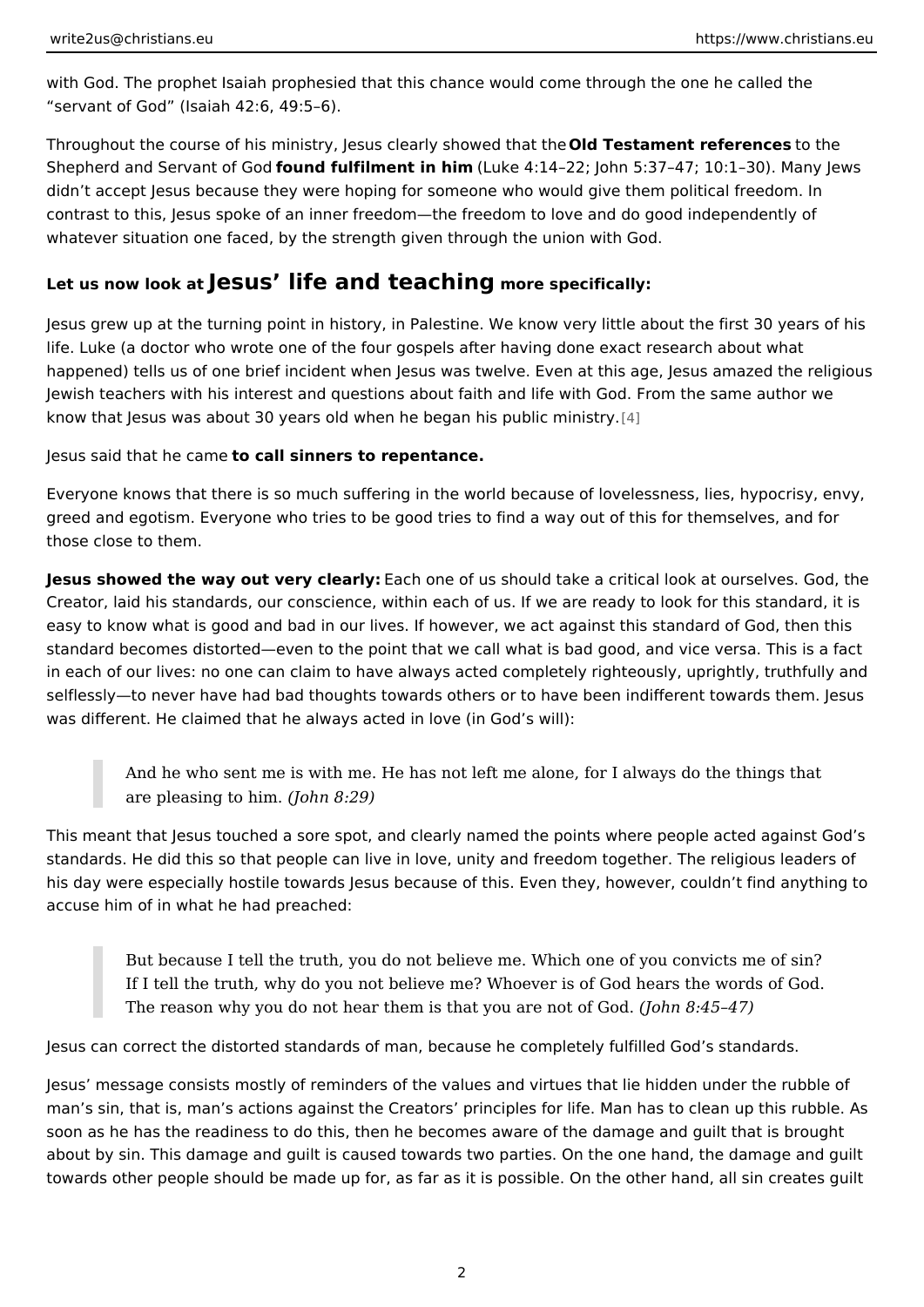towards God, by rebelling against and dishonouring the Creator. This guilt cannot be made up for. Man has nothing that he could give for it, because everything is God's. What he can do, is to admit his guilt, regret his sin, ask for forgiveness, and do everything that is in his power to immediately change his actions. This is what is behind Jesus' call to repentance.

This call is directly connected with the call to believe the gospel. The word gospel means "good news". This good news, is God's message about his love for mankind. God wants to restore us and lead us to a relationship with him, and forgive the guilt which separates mankind from him. When man gives up his rebellion and regrets his sin, God freely gives his grace. Jesus was sent as an unmistakable sign of the grace and love of God.

Since we are God's creation, we need a relationship with him, because we can only find a truly meaningful life through a relationship with our Creator. Only through him can we experience forgiveness for our sins and deep peace. We need God's help in order to have ongoing strength to love and do what is good. Jesus compares this with the picture of a vine and its branches. Only by being connected with the vine can the branches bear fruit, otherwise they wither and die (John 15:1–8). God knows all the weaknesses of man. He doesn't take away man's responsibility to take steps to change, but he wants to grant man all possible help in order to be able to take these steps.

**Jesus embodied the love of God.** His words and deeds gave hope and courage to those who, at that time, were considered hopeless cases with no chance of help or change. He exposed the hypocrisy, lovelessness and arrogance of the religious leaders. His aim in this was also that they too might be led to repentance, that is, to a change in their attitudes and their lives. He focuses their attention on the ancient commandment;

Jesus answered, "The most important is, *'Hear, O Israel: The Lord our God, the Lord is one. And you shall love the Lord your God with all your heart and with all your soul and with all your mind and with all your strength.'* The second is this: *'You shall love your neighbour as yourself.'* There is no other commandment greater than these." *(Mark 12:29–31)*

**God is love. He created us to love each other, to have joy in life and to have fellowship with our neighbour that is, with everyone. Whoever decides for this love, knows that it is not about behaving according to rules and regulations. Out of the relationship with God, and through the example of Jesus' life, everyone can know what is right and good,** and what is best for their neighbour—for themselves and for all people. This is the good news that Jesus brought—the way out of the mire of suffering, hopelessness, disorientation, hate and death.

Now we come to the point of what things Jesus did that cannot be explained as having merely been out of his human abilities. He said that his deeds testified to who he was. The people of that time heard his words and could see the amazing miracles he did with their own eyes. They were Jews, and knew that it is by God's acting alone that the blind are made to see and the lame to walk, the deaf could hear again, and even the dead were raised to life. These miracles were a clear reason why people couldn't simply pass by Jesus as they often do today. Jesus was just too special to ignore.

The claims he made were not those of one who simply teaches virtues to the nation. No other person in history causes more people to take sides, for or against him, than Jesus. This is because of the statements he made about himself. Today if someone were to claim to be the light of the world, the truth or the resurrection and the life, they would simply be ridiculed and not taken seriously.

**In Jesus we find a very unique combination: on the one hand, even when people look at his life today, they recognise that it shows moral truth in incomparable perfection, and that his words**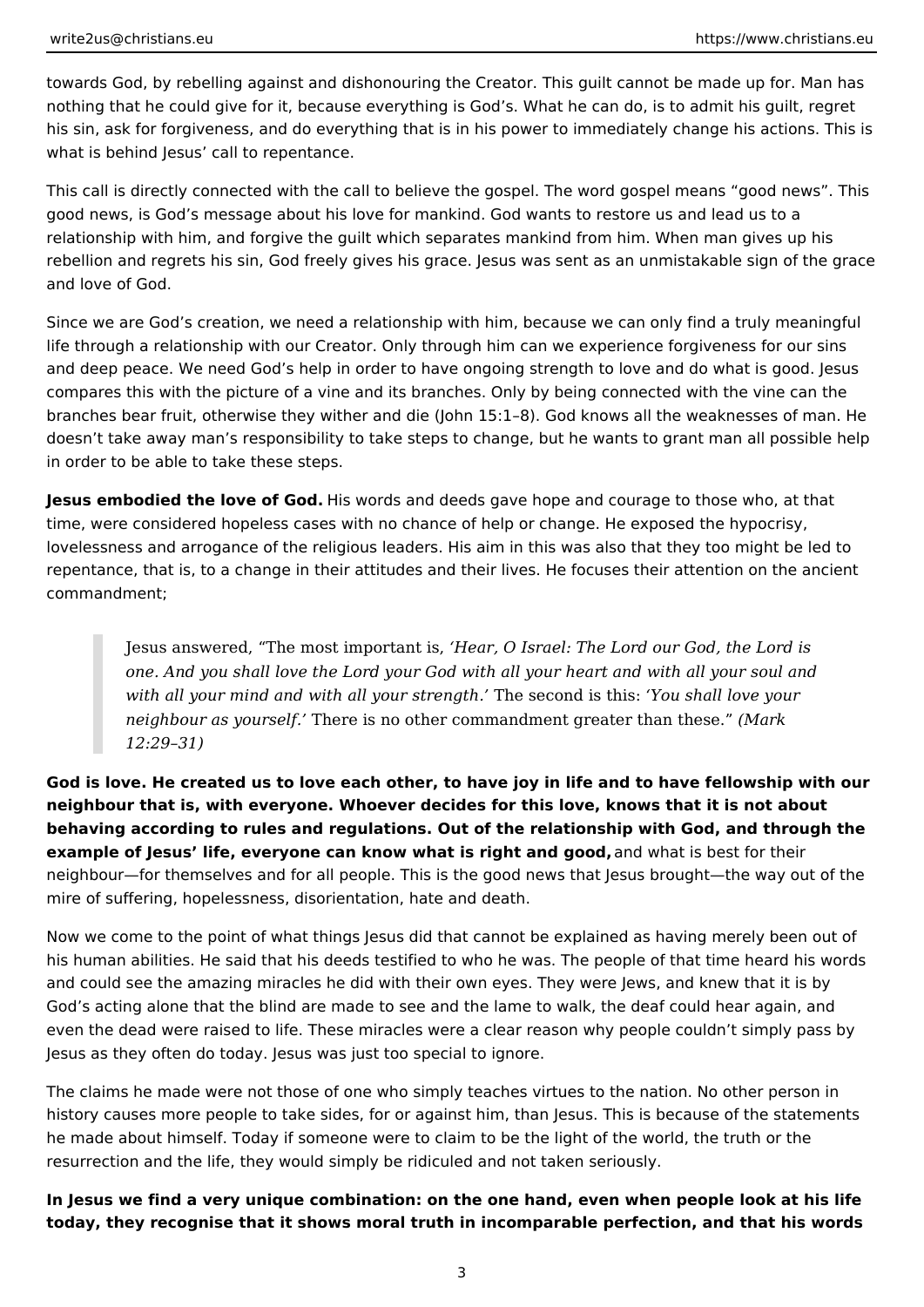and deeds reflect a most appealing wisdom sober and true to reality. On the other claimed to be the light of the world, and to have complete unity with God, ascrib with incomparable author Thing was why people s reactions to him are either hot o remains indifferent to his words hasn t understood them.

The Jewish leaders of his day, who didn t want to accept his claims thought they killing him. Jesus remained true to his words even through his violent death bec Jesus life and just devotion prepared the way for those who want to follow him the reality about God and mankind.

The Bible calls on many eye-witnesses in reportion at about resurre timeny that were with him before his death saw him again talked with him, touched him and a believe the reports of the eye-witnesses that he is alive. We experience his help turn to him, he changes our life and gives us clarity and strength in what we sho shows us that evil does not have the victory. God showed the world that the righ disappear. Jesus trusted and knew that God is just. This is true for all who belie Death is not the end of the line, or a tel whole vaw abelows a Jesus will live with God even when they die.

Jesus is often put together in th**id** oshaammem leidt aansd Islam and Buddha and Buddhism Hinduism.

We would like to summarise a few important thou**g&i£am**bout

In pursuit of his aim to build a political nation of monotheists, Mohammed was p brought a completely contrasting view. Before his death, he made it clear to Pila like any that can be brought about by force or human endeavour. He said, My ki (John 18:36). You can only belong to God s kingdom by your own free decision, and

The Quran describes quite a few formal actions that are supposed to demonstrat should lead one to have more respect for him. By contrast, Jesus showed that lo what are most important and are not expressed through the keeping of formal rel is about learning to turn to others and love them as a result of the love received

Jesus lived utterly truthfully to his own teaching. He said, I am t[he](#page-6-0) ney, the tru Mohammed never claimed anything of the like about himself, but rather condemned heresy. The fact that God raised Jesus from the dead shows that his words are t liar or a heretic.

Mohammed never claimed to be infallible. He saw himself as a prophet to lead po In Jesus however, God himself comes very close to us and shows us his great lo

These are just a few reasons why we follow Jesus and not Mohammed.

Eastern religions us a picture of dissolution of the soul rather than resur Buddha taught that life is only suffiee sianug the origin of this as being the desires t Karma. Karma, in turn, maintains the cycle  $\bar{p}$  f Brued d barsaw ot this as torture. In the world today however, reincarnation is seen as another chance at life. For those sweet and tempting thought but one which cannot be found in Buddha s teaching. all thought and action is to extinguish the flame of life for reincarnation. The wa renounce all demands on oneself, on others or life itself to not want anything, b

4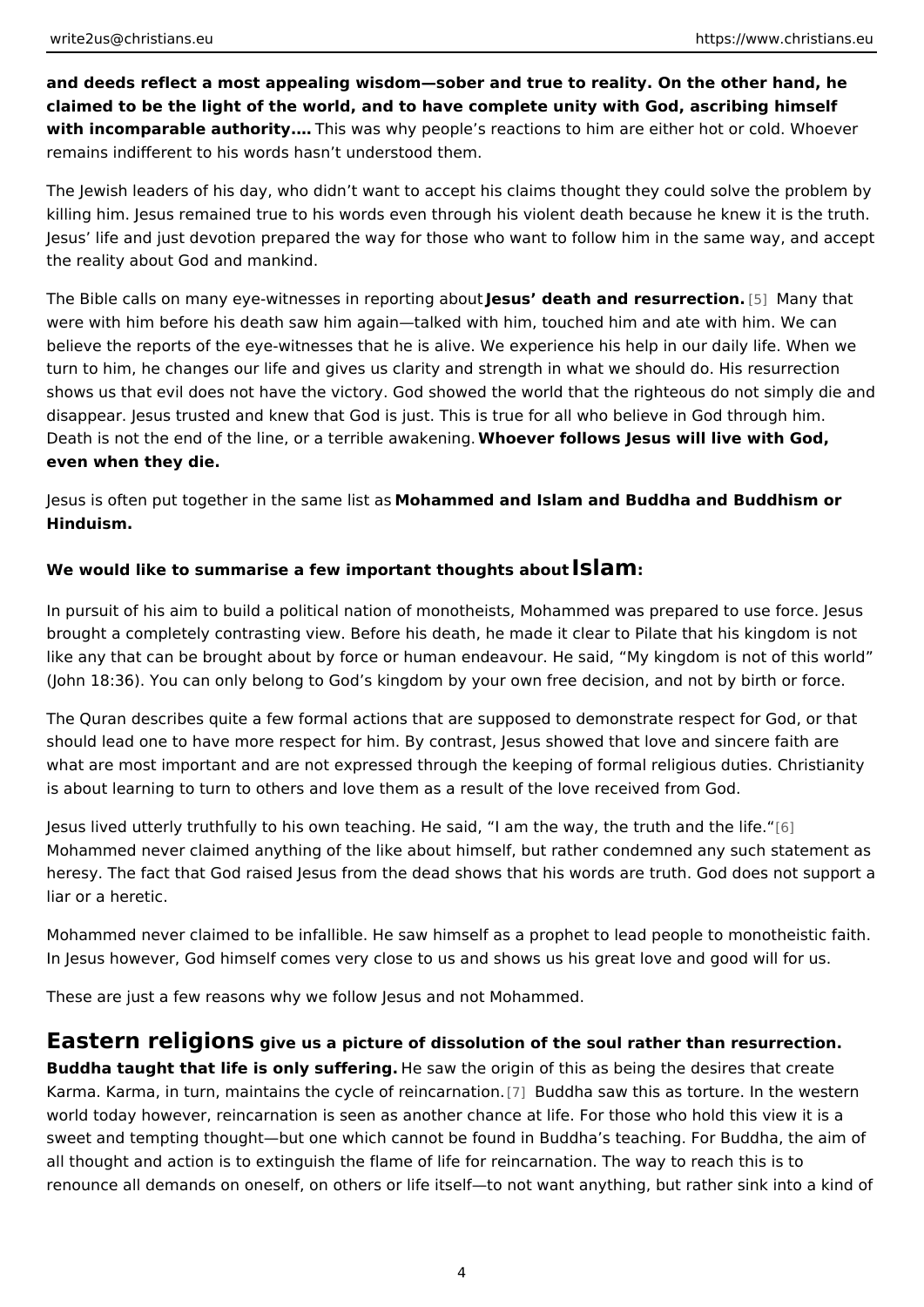divine calmness through m@]diltratrican.ity this means being indifferent. This was the that Buddha reached on his path of trial and error.

The following story is a clear example. It is an excerpt from the Buddha legend part of the Udána, from the Pali canon (ancient Buddhist texts from the 3rd to th calls on the hearer to give up the will to live:

I have heard that on one occasion the Blessed One was staying near S vat Grove, An thapiG ika s monastery. And on that occasion Ven. SaEg maji ha S vatth+ to see the Blessed One. His former wife heard, Master SaEg maji arrived in S vatth+. Taking her small child, she went to Jeta s Grove. On SaEg maji was sitting at the root of a tree for the day s abiding. His forme and, on arrival, said to him, Look after me, contemplative (a woman) with When this was said, Ven. SaEg maji remained silent. A second time&A third former wife said to him, Look after me, contemplative (a woman) with a lit time, Ven. SaEgmaji remained silent.

Then his former wife, taking the baby and leaving him in front of Ven. SaE away, saying, That s your son, contemplative. Look after him.

Then Ven. SaEg maji neither looked at the child nor spoke to him. His wife far away, was looking back and saw Ven. SaEg maji neither looking at the speaking to him. On seeing this, the thought occurred to her, The contemp even care about his son. Returning from there and taking the child, she le

The Blessed One with his divine eye, purified and surpassing the human sa SaEgmaji s former wife misbehaving in that way.

Then, on realizing the significance of that, the Blessed One on that occasi

At her coming, he didn t delight; at her leaving, he didn t grieve. A victor in battle, freed from the  $9$ tie: He s what I call a  $brab$ man.

This guiding principal is inherent in classic Buddhism. In the western world, the Buddhism is that of the later period of Tibetan Buddhism, which emphasises soci but the basic philosophy behind it remains unchanged, even if it is somewhat dis

In opposition to the teachings of Jesus, Buddha saw the desires as the origin of the builder of the house and brought forth physical life, which in [1B]uddha s eye

The notion that life is nothing more than suffering does not correspond with the know it, and doesn t match reality, even if there is a great deal of suffering in t love, joy and peace that Jesus spoke about as a very real part of our lives. The things is not something that should be extinguished. Rather, we should try to fin joy and peace. God gives us the desire for these things burned indelibly into our our entire strength our entire will for helping others to experience the joy of a r

5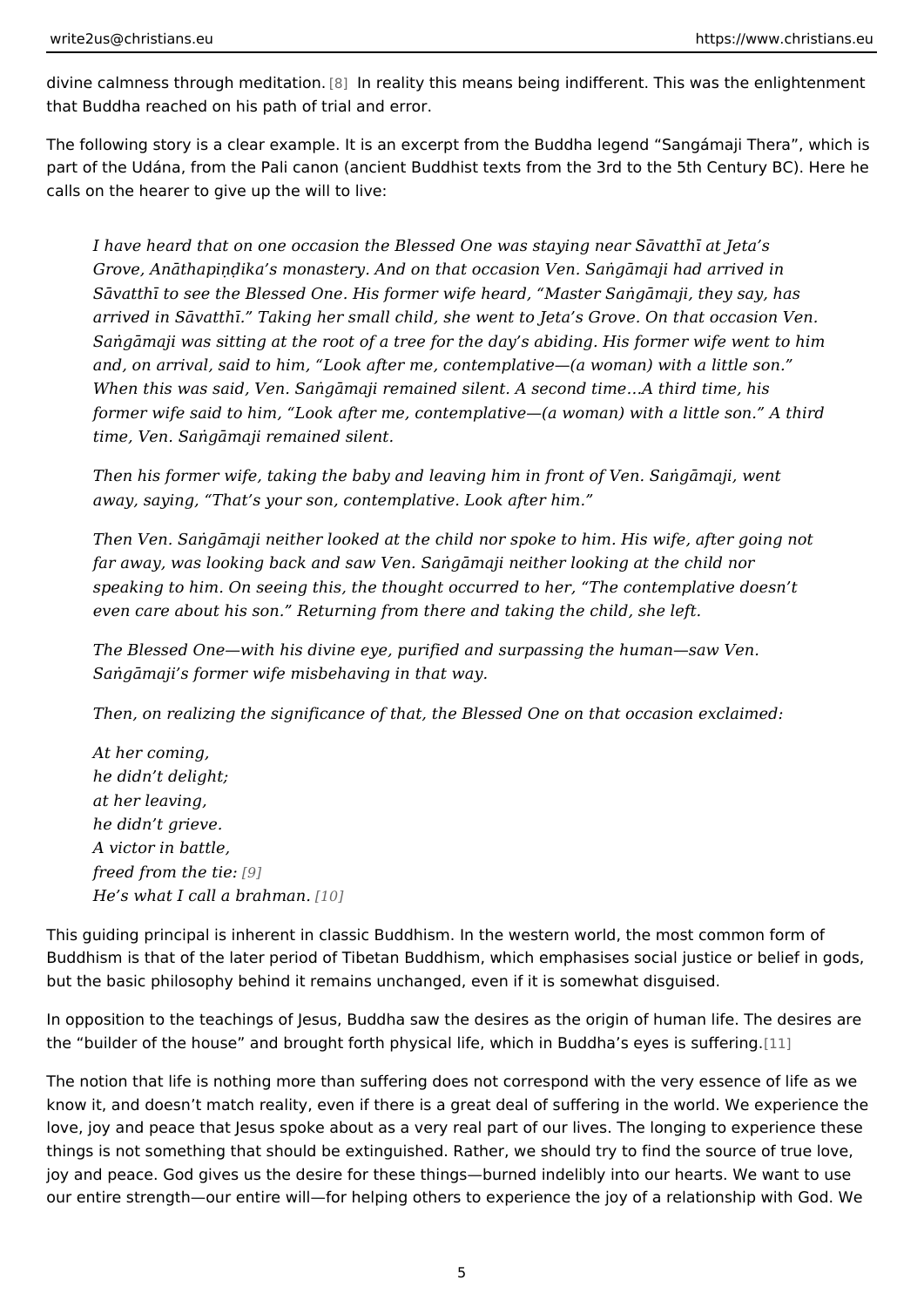<span id="page-5-0"></span>only have one life on earth. Its purpose is not that we suffer, nor that we run aw we say Yes to God s love for us.

The truth that Jesus gave testimony to is the reality as deteTmened sby neo God, th origin of everything and yet himself without origin. He is the Creator of all thing God is perfectly good, and because we are dependent on him, we cannot expect independently from him or outside of him. Our happiness depends on having a re

Because God is love itself, he wants to have a relationship with us, built in love relationship with him, which means accepting the reality that we must ask him fo and that only if we live according to his answers to us, will we be able to live w didn t only talk about how to live, but showed it through his own life, and offers to follow him in it.

The fruit of our lives (read Who be Wher e) tegrows out of the love that Jesus had for p Through him we came to understand who God is. We searched for his will and he changed us completely. Just as a father cares that his child grows and matures, means that in place of hopelessness, lack of sense in life, selfishness, hate and unity and uprightness and experiencing the power of God that changes us. Throu him, our life is given meaning which does not end when we die, just as Jesus li We are thankful to God for this, and want to express this thanks to him by devot by day.

If you are looking for the truth, don t let yourself be confused by the uncountabl that come under the name of Christianity. Take a closer look at the person of Je gospels in the Bible. We invite you to make contact with us too. Each one of us helps to search together for the right way to understand the words of Jesus, to I work out what parts refer to what times, and above all, to put what we understan

Related Links

[The Credibility of](https://www.christians.eu/credibility-bible-2/) the Bible

Your Email\*

Your Message\*

Send

## Footnotes

1.Tacitus, Annals (115 117 A.D.). 2.Josephus Flavius (\*37 A.D.), Antiquitates XVIII, 63f /3,3. 3.Suetonius, Vita Claudii 25,4 (120 A.D.). 4.Luke 3:23. 5.e.g. 1 Corinthians 15:3 9.